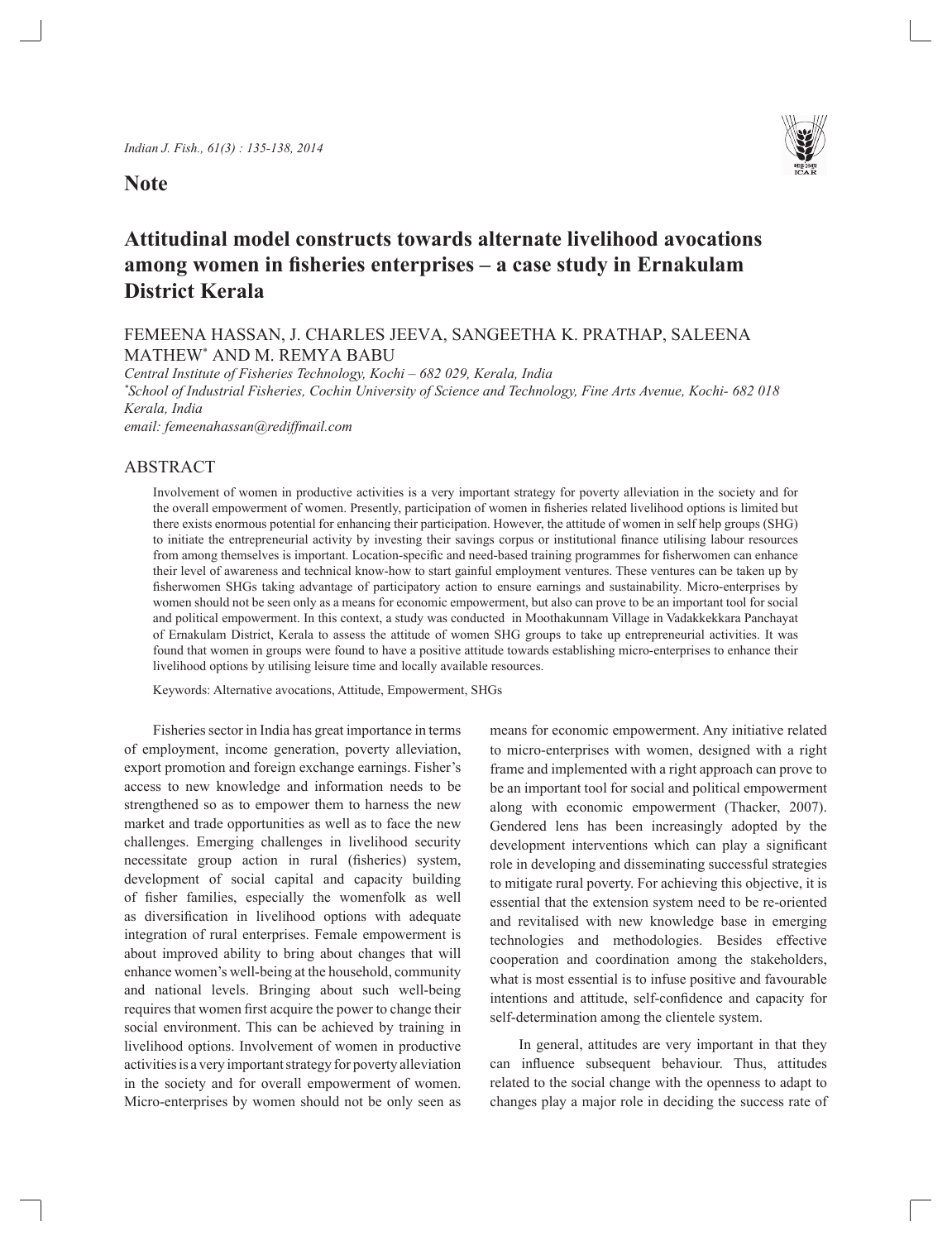#### Femeena Hassan *et al.*

empowerment. Attitude has been used as a hypothetical construct by the researchers to explain the phenomenon of interest. Attitude measurement was attempted by Thurstone (Thurstone and Chave, 1929) and even now the methodology developed by Likert (Likert, 1932) is followed In the subsequent decades, the concept of attitude lost much of its breadth and is largely reduced to its evaluative components (Meena *et al*., 2008).

The acceptance of entrepreneurship as a vital force for development by itself will not lead to rural development, and advancement of rural enterprises. What is needed in addition is an environment enabling entrepreneurship in rural areas. The existence of such environment largely depends on policies promoting rural entrepreneurship (Petrin, 1994). Location-specific and need-based training programmes for fisherwomen can enhance their technical know-how and awareness enabling them to start gainful employment ventures. This paper highlights the results of a baseline survey conducted during 2009-10, to analyse the attitude of women SHG members of Moothakunnam Village in Vadakkekkara Panchayat of Ernakulam District, Kerala towards adoption of alternative livelihood avocations.

The study was taken up with the objective of assessing the attitude of women in SHG groups for starting micro-enterprises as an alternative avocation and analysing the factors influencing their attitude. Primary data were collected from a sample of 52 respondents from Moothakunnam Village in Ernakulam District. The variables like innovativeness, risk orientation and economic motivation were measured with the help of scales developed/used in earlier studies (Supe, 1969: Sheela, 2004; Jeeva *et al*., 2011). Poverty status was measured as below poverty line (BPL) and above poverty line (APL), as per the Govt. of Kerala classifications. Statistical techniques like linear regression analysis were used for the study.

Attitude of the respondents towards alternative avocations were measured through the attitude scale constructed for the study. The construction of attitude statements following the Likert summated rating scale (Likert, 1932) was followed due to its acceptability that even with fewer statements, high reliability coefficients can be obtained. The respondents were asked to rate the statements on a five point scale. The value of '1' in the scale denotes 'strongly disagree', '2' for 'disagree', '3' for 'undecided', '4' for 'agree' and '5' for 'strongly agree'. The negative statements were assigned values in the reverse order. Initially 25 statements were made relevant to attitude towards alternative avocations. Care was taken to include approximately equal number of positive and negative statements. The identified statements were

subjected to scrutiny by a panel of 25 judges comprising academia, researchers and other practitioners in the field of extension to judge their relevancy for measuring attitude towards alternative avocations. The scoring pattern of 3 (most relevant), 2 (relevant), 1 (least relevant), 0 (not relevant) was followed. The relevancy score for each item was calculated by summing up the scores of rating of all the judges and the relevancy percentage and mean relevancy score were calculated. Ten statements were selected having relevancy score of more than 85% and mean relevancy score of more than 2.5. Reliability which is the ability of the measuring instrument to yield consistent results was measured using test-retest method (Snedecor and Cochran, 1956) and validity was tested using content reliability. The scale was satisfied with respect to content validity as adequate care was taken to select statements so as to cover 'universe of content' through discussions with experts and relevant literature on the subject. The study also probed into the possibility of influence of socio- economic variables on the attitudes of the respondents through modeling technique using an attitudinal model constructed employing the linear regression technique and the goodness of fit was determined by Durbin Watson statistic (Snedecor and Cochran, 1956).

Moothakunnam Village of Vadakkekkara Panchayath is located in Paravur Block of Ernakulam District. It covers an area of 11.25 sq. km. For administrative purposes, the panchayath has been divided in to 12 wards. The total population of the panchayath is 31,266 of which 15004 are males and 16262 are females. The total number of households are 6196, density of population is 2779 per sq.km, the sex ratio is 1084 and the literacy rate is 93.25.

The women participated in the survey belonged to the age group of 29-68, and there was nominal participation from young women aged below 35 (Table 1). The average family size of respondents was found to be 4 indicating presence of nuclear families compared to joint families. Majority of the respondents were self employed with an average number of employment of 76 days. Innovativeness was found to be medium or high for majority of the respondents. However, 80.8% of them were averse to taking individual risk of financial activities for new generation activities.

Initiating a micro-enterprise by an SHG group is influenced by the motivational level achieved, backed by the institutional initiatives to nurture and support the initiative. The attitude towards taking up alterative avocations either singly or by group effort is important in this context. The baseline survey listed out few questions that would measure the respondents' attitude. The respondents were asked to rate the statements on a five-point scale and the responses received are presented in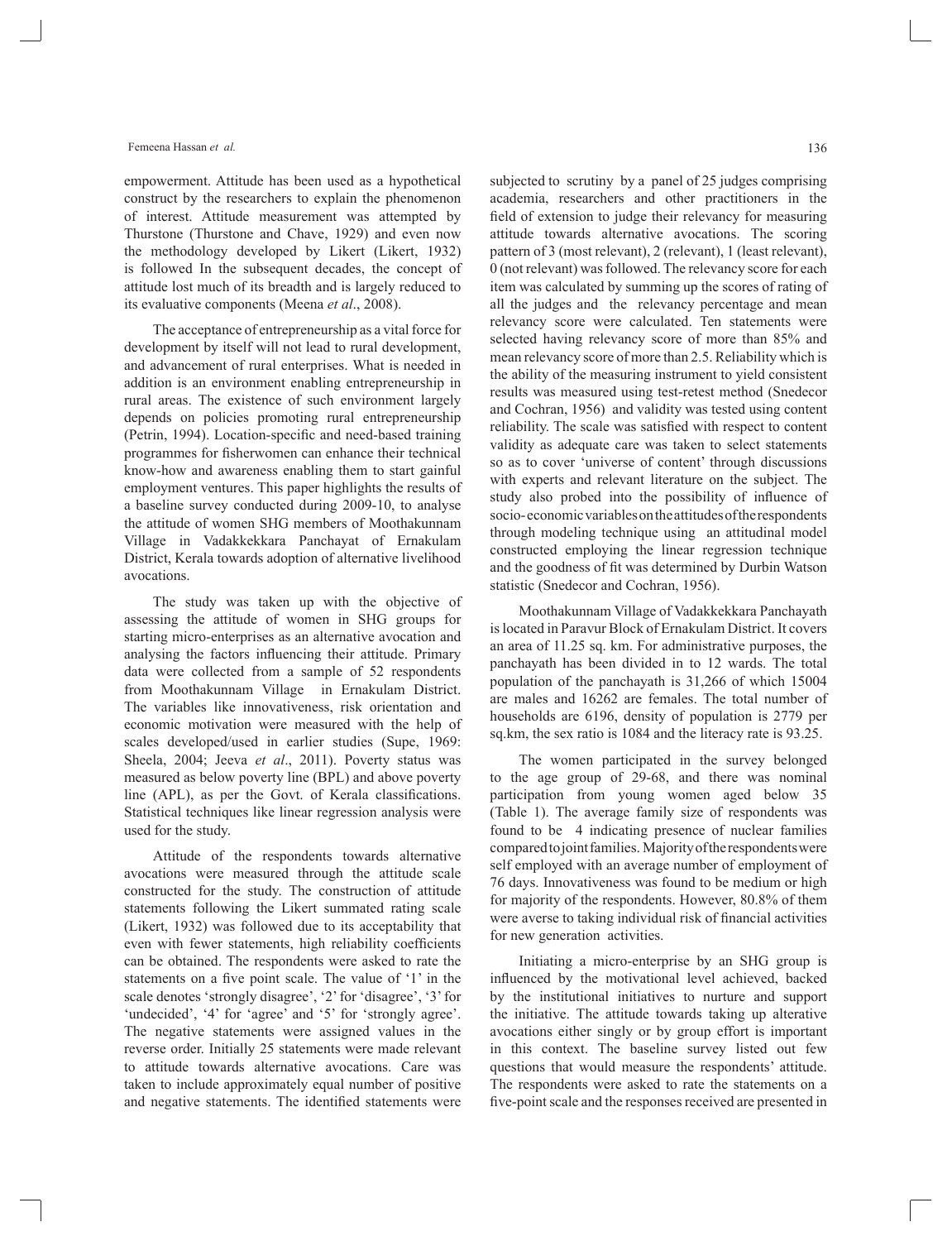Attitudinal model constructs towards alternate livelihood avocations among women in fisheries

Table 1. Demographic indicators of respondents

| Indicators                                                    | Percentage |  |
|---------------------------------------------------------------|------------|--|
| Age                                                           |            |  |
| Young $(\leq 35 \text{ years})$                               | 13.5       |  |
| Middle (36-45 years)                                          | 32.7       |  |
| $($ >45 years)<br>Old                                         | 53.8       |  |
| Percentage of respondents involved in<br>self/wage employment | 55.76      |  |
| Nature of job involved                                        | 86.20      |  |
| self employment Wage employment                               | 3.79       |  |
| Average number of employment days                             | 75.50      |  |
| Average annual earnings of respondents                        | ₹.4916     |  |
| Innovativeness                                                |            |  |
| Low                                                           | 9.6        |  |
| Medium                                                        | 44.2       |  |
| High                                                          | 42.3       |  |
| Risk orientation                                              |            |  |
| Yes                                                           | 80.8       |  |
| No                                                            | 19.2       |  |

respondents was significant for poverty status ( $p$ < 0.01), economic motivation (p< 0.05 and method demonstrations attended  $(p<0.01)$ . The increase in level of economic well-being indicated by the poverty status was found to have negative influence on the attitude of respondents (b=2.054). Alternatively this questions the sustainability of alternative avocations. Economic motivation is another significant factor affecting the attitudes. The alternative avocations are taken up for economic wellbeing. Hence it is likely that a higher level of economic motivation induces a positive attitude and *vice-versa*. Finally the method demonstrations attended as part of the trainings imparted by Government organizations, social service organizations, and research institutes was found to be significant ( $p$ < 0.01) in inducing proactive attitude for taking up alternative avocations. Attending method demonstrations was found to boost up the attitude by 4.99 points.

Table 2. Attitude of fisherwomen towards alternative avocations

| S. No          | <b>Statements</b>                                                                                                                                                          | Mean | Standard deviation |
|----------------|----------------------------------------------------------------------------------------------------------------------------------------------------------------------------|------|--------------------|
|                | Exclusive dependence on fishing could not provide sufficient income for the family throughout<br>the year $(-ve)$                                                          | 4.08 | 0.62               |
| 2              | Diversification is not necessary to survive during lean seasons (-ve)                                                                                                      | 4.13 | 0.97               |
| 3              | Involvement of other family members in alternative jobs is not required (-ve)                                                                                              | 4.21 | 0.50               |
| $\overline{4}$ | Skills by the person or family is a not a prerequisite for the success of an income generating<br>opportunity (-ve)                                                        | 1.50 | 0.50               |
| 5              | Location specific interventions are required through Institution Village Linkage Programmes<br>cannot ensure sustainability of income through alternative avocations (-ve) | 4.02 | 0.31               |
| 6              | Lack of technical support is the most important constraint in taking up an alternative job $(+ve)$                                                                         | 3.65 | 0.65               |
| 7              | Lack of financial assistance is the most important constraint in taking up an alternative job $(+ve)$                                                                      | 4.44 | 0.73               |
| 8              | Success of micro-enterprises is dependent on effective backward and forward linkages (+ve)                                                                                 | 3.94 | 0.54               |
| 9              | Entrepreneurial activity promoted by groups are more successful than individual efforts $(+ve)$                                                                            | 4.04 | 0.39               |
| 10             | Member participation determines success and sustainability of group activity $(+ve)$                                                                                       | 4.13 | 0.40               |

Table 2. The positive and negative statements were having inverse valuations as specified in the methodology. The respondents tend to disagree with the negative statements numbered 1, 2, 3 and 5, but tend to agree with statement number 4. Positive statements numbered 7, 9 and 10 were agreed upon by the respondents while tend to be indecisive with statements 6 and 8.

It was found that the attitude towards taking up alternative avocations has been influenced by several factors including demographic and attitudinal variables. The result of the attitudinal model fitted, to analyse the influence of these variables on the overall attitude of respondents was found to be significant with a high  $R<sup>2</sup>$  value, implying that the model is capable of explaining 72.6% of the variations of the explanatory variables (Table 3) and had Durbin Watson statistic of 1.713. The model also had an F value of 24.653. The coefficients of the model explained the following variations of the dependent variable *viz.,* attitude index of respondents (Table 4). It was found that influence on attitudes of

| R                    | $\mathbb{R}^2$ |       | Adjusted $\mathbb{R}^2$ Std. Error of the Durbin Watson<br>estimate | statistic |
|----------------------|----------------|-------|---------------------------------------------------------------------|-----------|
| $0.852$ <sup>a</sup> | 0.726          | 0.696 | 2.35546                                                             | 1.713     |

| Model                 | В        | Std. Error | p Value. |
|-----------------------|----------|------------|----------|
| Constant              | 70.058   | 2.706      | .000     |
| Age                   | .481     | .419       | .257     |
| Poverty status        | $-2.054$ | .690       | $.005*$  |
| Occupation            | 1.261    | .720       | .086     |
| Economic motivation   | 1.602    | .698       | $.026**$ |
| Method demonstrations | 4.994    | 1.007      | $.000*$  |
| attended              |          |            |          |
|                       |          |            |          |

 $*p<0.01$ ,  $*p<0.05$ 

Emancipation of women, especially in socio-economic terms, is an essential pre-requisite for economic development and social progress. Appropriate use of science and technology can help them to accept changes in their life pattern. Technology is the key to development, to raise income productivity and living